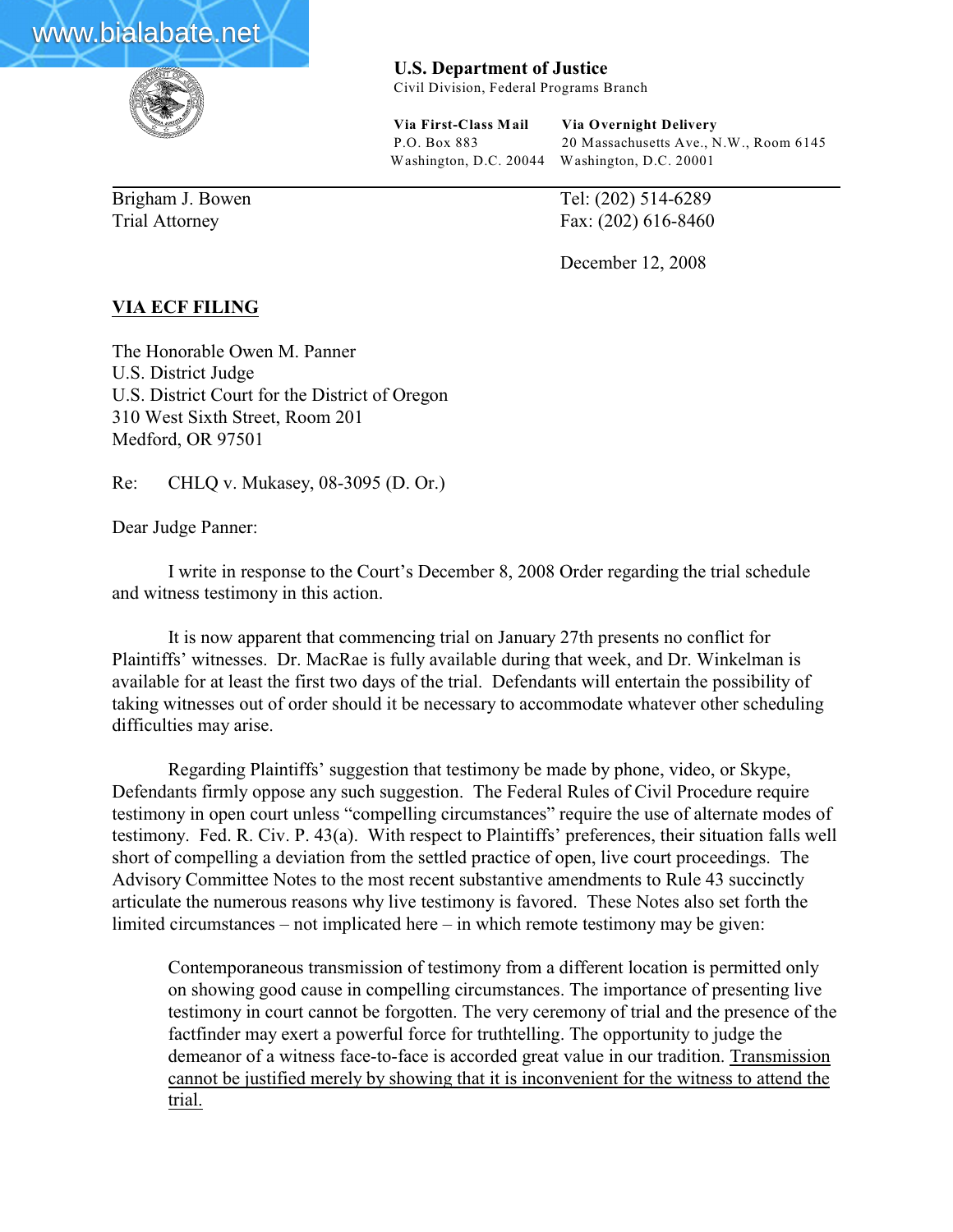The most persuasive showings of good cause and compelling circumstances are likely to arise when a witness is unable to attend trial for unexpected reasons, such as accident or illness, but remains able to testify from a different place.

Fed. R. Civ. P. 43(a) Advisory Comm. Notes to 1996 Amendments (emphasis added).

Here, the only justification Plaintiffs offer – and it is only implied – is that Dr. MacRae lives in Brazil, which is far away from Oregon (Dr. Winkelman is available to testify in court, as Mr. Marmaduke's letter now makes apparent). Mere distance is an insufficient basis for depriving Defendants of the opportunity to confront each of Plaintiffs' witnesses, particularly in light of the fact that expert depositions are not being conducted prior to trial. Moreover, Defendants anticipate the use of many exhibits at trial, which use would be rendered significantly more difficult were a witness to appear remotely. This is all to say nothing of the technical and procedural difficulties that would arise if the Court were to indulge Plaintiffs' suggestion that the Court simply download a third-party application to its computer system.

Of much greater import, it is our understanding that the taking of testimony in Brazil for purposes of United States legal proceedings is prohibited by Brazilian law. In considering Plaintiffs' suggestions, counsel for Defendants have made inquiries into the matter and have learned that the U.S. Department of State maintains a series of circulars relating to the legal requirements of specific countries regarding U.S. judicial proceedings. The circular regarding Brazil (http://travel.state.gov/law/info/judicial/judicial 672.html) states:

**Brazil is not a party** to the Hague Convention on the Taking of Evidence Abroad in Civil and Commercial Matters. **The United States is not a party to the evidence provisions of the Inter-American Convention on Letters Rogatory**. Brazilian authorities do not permit persons, such as American attorneys, to take depositions for use in a court in the United States before a U.S. consular officer, with the assistance of a Brazilian attorney, or in any other manner. Brazilian law views the taking of depositions for use in foreign courts as an act that may be undertaken in Brazil only by Brazilian judicial authorities. The Government of Brazil asserts that, under Brazilian Constitutional Law, only Brazilian judicial authorities are competent to perform acts of a judicial nature in Brazil. Brazil has advised it would deem taking depositions in Brazil by foreign persons to be a violation of Brazil's judicial sovereignty. Such action potentially could result in the arrest, detention, expulsion, or deportation of the American attorney or other American participants. The United States recognizes the right of judicial sovereignty of foreign governments based on customary international law and practice; See , e.g., the Restatement (Third) of Foreign Relations Law (1987). It is the State Department's understanding that the Brazilian prohibition on taking depositions by foreign persons extends to telephone or video teleconference depositions initiated from the United States of a witness in Brazil. The U.S. Embassy or Consulates in Brazil could in no way participate in, or otherwise sanction, such a proceeding.

Because the Government of Brazil asserts that only Brazilian judicial authorities are competent to perform any acts of a judicial nature in Brazil, the discussion above applies as much, if not with more force, to the taking of trial testimony as it does to depositions. For the Court's convenience, please see the attached documents from the Department of State's website. These